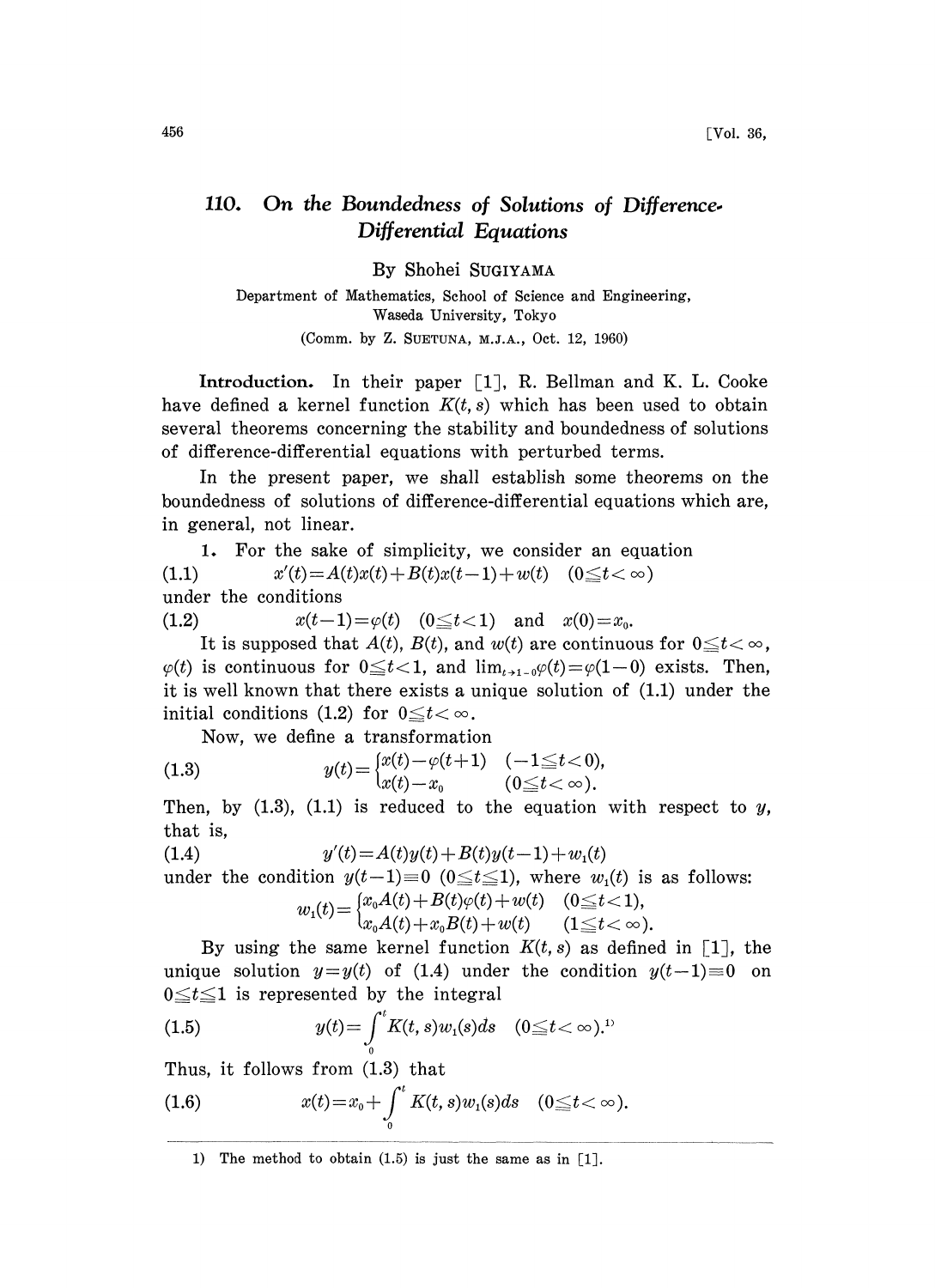Especially, if  $w(t)=0$  on  $0 \le t < \infty$  and  $\varphi(t)=0$  on  $0 \le t < 1$ , the equation (1.6) leads us to

$$
(1.7) \ \ x(t) = \begin{cases} x_0 \left( 1 + \int_0^t K(t,s)A(s)ds \right) \\ x_0 \left( 1 + \int_0^t K(t,s)A(s)ds + \int_0^t K(t,s)(A(s) + B(s))ds \ (1 \le t < \infty). \end{cases}
$$

2. Now, we consider a perturbed equation (2.1)  $x'(t) = A(t)x(t) + B(t)x(t-1) + f(t, x(t), x(t-1))$ for  $0 \leq t < \infty$  under the conditions (2.2)  $x(t-1)=\varphi(t)$   $(0 \le t < 1)$  and  $x(0)=x_0$ .

The kernel function for the equation

(2.3)  $x'(t) = A(t)x(t) + B(t)x(t-1)$ will be denoted by  $K(t, s)$ . It is supposed that the existence and uniqueness of the solution of (2.1) with (2.2) are guaranteed for  $0 \leq$  $t<\infty$ . Then the following theorem will be established.

**THEOREM 1.** In the equation  $(2.1)$  we suppose that the following conditions are satisfied:

(i) the unique solution  $x_0(t)$  of (2.3) with (2.2) is bounded;<sup>2</sup>

(ii)  $f(t, x, y)$  is continuous and

(2.4)  $|f(t, x, y)| \leq h(t)(|x|+|y|)$ for  $0 \leq t < \infty$ ,  $|x| < \infty$ ,  $|y| < \infty$ , where  $h(t)$  is continuous for  $0 \leq t < \infty$ and

$$
\int_{0}^{\infty}h(t)dt<\infty;
$$

(iii) the kernel function  $K(t, s)$  is bounded, that is,

(2.6)  $|K(t, s)| \leq c \quad (0 \leq s \leq t < \infty);$ 

(iv)  $\varphi(t)$  is continuous for  $0 \leq t < 1$ , and  $\lim_{t \to 1} \varphi(t)$  exists.

Then, the solution of (2.1) with (2.2) is bounded for  $0 \leq t < \infty$ .

**PROOF.** By means of the kernel function  $K(t, s)$ , it follows from  $(1.5)$  that the solution of  $(2.1)$  with  $(2.2)$  is represented by

$$
x(t) = x_0(t) + \int_0^t K(t, s) f(s, x(s), x(s-1)) ds.
$$

Now we have to consider two eases:

I. The case  $0 \le t \le 1$ . It follows from (2.2), (2.4), and (2.6) that

$$
|x(t)| \leq |x_0(t)| + \int_0^t |K(t,s)| |f(s,x(s), \varphi(s))| ds
$$
  

$$
\leq c_1 + c \int_0^t h(s)(|x(s)| + |\varphi(s)|) ds
$$

<sup>2)</sup> A sufficient condition that the hypothesis (i) is satisfied is that  $A(t)$  and  $B(t)$ are absolutely integrable for  $0 \le t < \infty$ , which will be established in Theorem 3.

<sup>3)</sup> Here, the upper bound of  $|x(t)|$  may depend on  $x_0$  and  $\varphi(t)$ .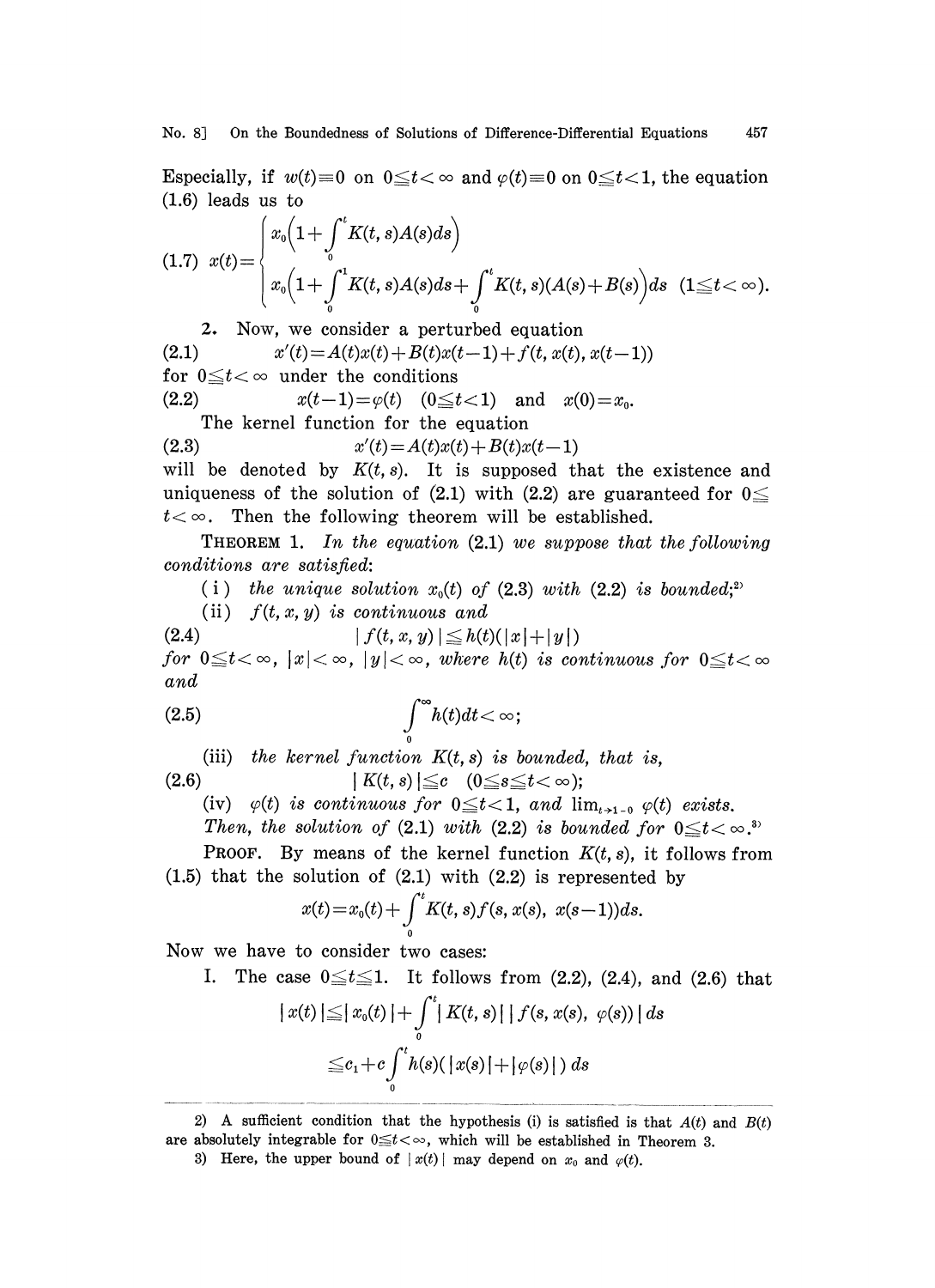458 S. SUGIYAMA

$$
\leq c_2+c\int\limits_{0}^{t}h(s)\mid x(s)\mid ds,
$$

where  $c_1$  is the upper bound for  $|x_0(t)|$  and

$$
c_2 = c_1 + c \int_0^1 h(s) | \varphi(s) | ds.
$$

This inequality leads us to

$$
|x(t)| \leq c_2 \exp\left(c \int_0^t h(s) ds\right) \leq c_2 \exp\left(c \int_0^\infty h(s) ds\right),
$$

which implies that  $|x(t)|$  is bounded.

II. The case  $1 \le t < \infty$ . It follows by (2.2), (2.4), and (2.6) that

$$
|x(t)| \leq |x_0(t)| + \int_0^1 |K(t, s)| |f(s, x(s), \varphi(s))| ds
$$
  
+ 
$$
\int_1^t |K(t, s)| |f(s, x(s), x(s-1))| ds
$$
  

$$
\leq c_2 + c \int_0^t (h(s) + h(s+1)) |x(s)| ds.
$$

This inequality leads us to

$$
|x(t)| \leq c_2 \exp \Big(c \int_0^t (h(s) + h(s+1)) ds\Big) \leq c_2 \exp \Big(2c \int_0^\infty h(s) ds\Big),
$$

which implies the boundedness of  $|x(t)|$ .

3. We shall now establish another boundedness theorem without using any kernel functions. The equation to be discussed here is as follows:

(3.1)  $x'(t) = f(t, x(t), x(t-1))$   $(0 \le t < \infty)$ 

under the initial conditions

(3.2)  $x(t-1)=\varphi(t)$   $(0 \le t < 1)$  and  $x(0)=x_0$ ,

where  $\varphi(t)$  is a function the same as before. It is supposed that the existence of solutions for  $0 \le t < \infty$  is guaranteed.

THEOREM 2. We suppose that in the equation  $(3.1)$  with  $(3.2)$ ,  $f(t, x, y)$  satisfies the following conditions:

(i)  $f(t, x, y)$  is continuous for  $0 \leq t < \infty$ ,  $|x| < \infty$ ,  $|y| < \infty$ ; (ii)

(3.3)  $|f(t, x, y)| \leq h(t) (|x| + |y|)$ 

for  $0 \leq t < \infty$ ,  $|x| < \infty$ ,  $|y| < \infty$ ;

(iii) h(t) is continuous for  $0 \le t < \infty$  and

$$
\int_{0}^{\infty} h(t)dt < \infty.
$$

Then, any solution of (3.1) with (3.2) is bounded for  $0 \leq t < \infty$ .

**PROOF.** Let  $x=x(t)$  be a solution of (3.1) with (3.2). Then, by means of the initial condition  $x(0)=x_0$ , it follows from (3.1) that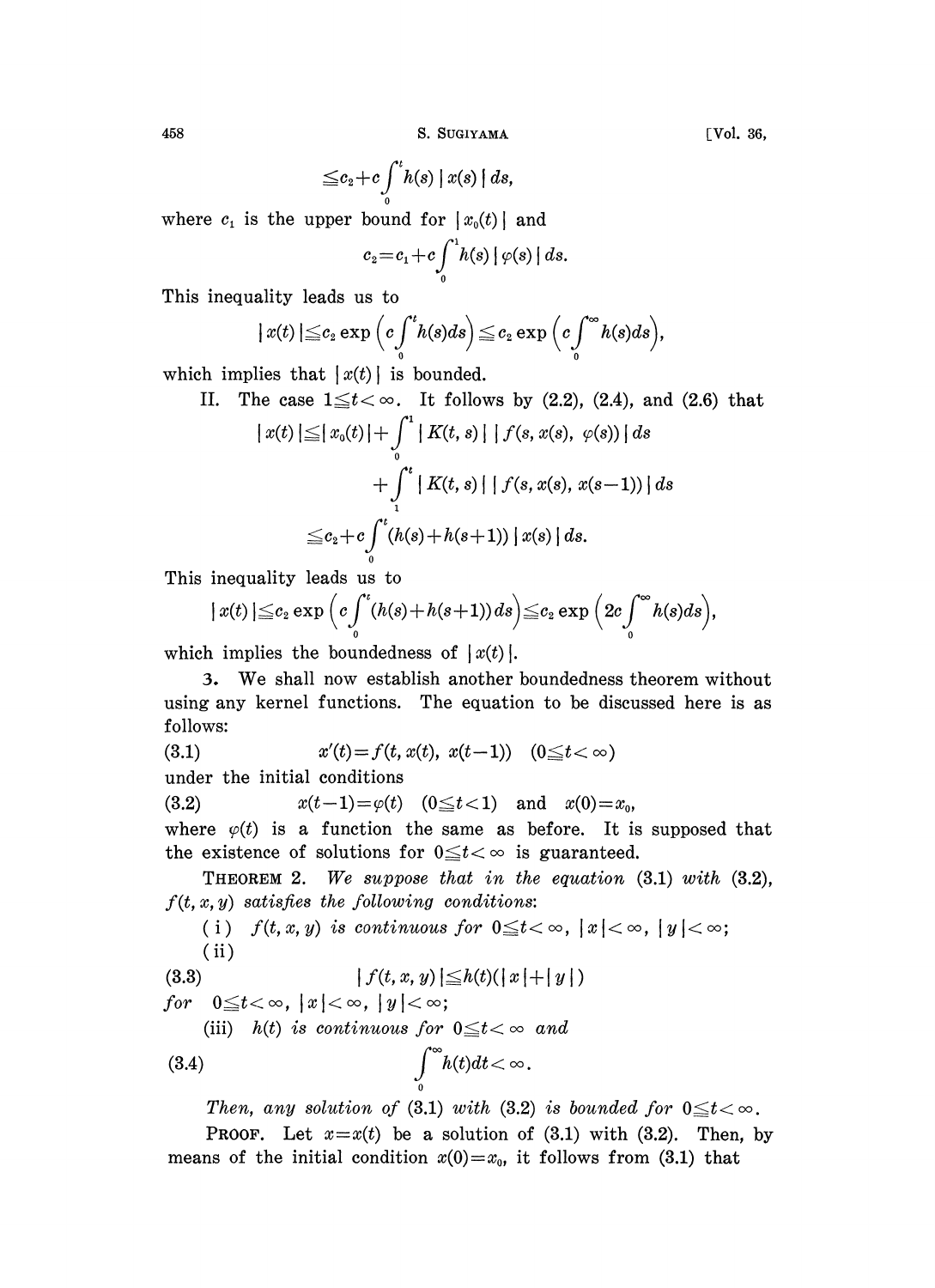No. 8] On the Boundedness of Solutions of Difference-Differential Equations 459

(3.5) 
$$
x(t) = x_0 + \int_0^t f(s, x(s), x(s-1))ds \quad (0 \leq t < \infty).
$$

I. The case  $0 \le t \le 1$ . It follows from (3.2), (3.3), (3.5) that  $|x(t)| \leq |x_0| + \int_{0}^{t} |f(s, x(s), \varphi(s))| ds$  $\leq |x_0| + \int_0^t h(s)(|x(s)| + |\varphi(s)|) ds$  $\leq c_3+\int^t h(s)\,|\,x(s)\,|\,ds,$ 

where

$$
c_3 = |x_0| + \int_0^1 h(s) | \varphi(s) | ds,
$$

which leads us to the inequality

(3.6) 
$$
|x(t)| \leq c_3 \exp\left(\int_0^t h(s)ds\right) \leq c_3 \exp\left(\int_0^\infty h(s)ds\right).
$$

II. The case 
$$
1 \le t < \infty
$$
. It follows from (3.2), (3.3), (3.5) that  
\n $|x(t)| \le |x_0| + \int_0^1 |f(s, x(s), \varphi(s))| ds + \int_1^t |f(s, x(s), x(s-1))| ds$   
\n $\le |x_0| + \int_0^1 h(s)(|x(s)| + |\varphi(s)|) ds + \int_1^t h(s)(|x(s)| + |x(s-1)|) ds$   
\n $\le c_3 + \int_0^t (h(s) + h(s+1)) |x(s)| ds$ ,

which leads us to the inequality

$$
(3.7) \quad |x(t)| \leq c_3 \exp\Big(\int_0^t (h(s)+h(s+1))ds\Big) \leq c_3 \exp\Big(2\int_0^\infty h(s)ds\Big),
$$

which implies together with  $(3.6)$  the boundedness of  $\lceil x(t) \rceil$ .

It is to be noted that the inequalities  $(3.6)$  and  $(3.7)$  show us not only the boundedness but also the stability of solutions, provided that  $|x_0|$  and  $|\varphi(t)|$  are sufficiently small.

4. As for difference-differential equations of neutral type, we shall establish a boundedness theorem, for which the equation to be discussed here is

(4.1)  $x'(t) = f(t,x(t), x(t-1), x'(t-1))$ under the initial conditions (4.2)  $x(t-1)=\varphi(t)(0\leq t<1)$  and  $x(0)=x_0$ , where  $f(t, x, y, z)$  is continuous and bounded,  $|f(t, x, y, z)| \leq M$ , for  $0 \le t < \infty$ ,  $|x| < \infty$ ,  $|y| < \infty$ ,  $|z| < \infty$ , and  $\varphi(t)$  is a given function as before, continuously differentiable for  $0 < t < 1$ ,  $\lim_{t\to 1} \varphi'(t)$ ,  $\lim_{t\to 0} \varphi'(t)$ exist.

It is supposed that the existence and uniqueness theorems are guaranteed for  $0 \leq t < \infty$ .